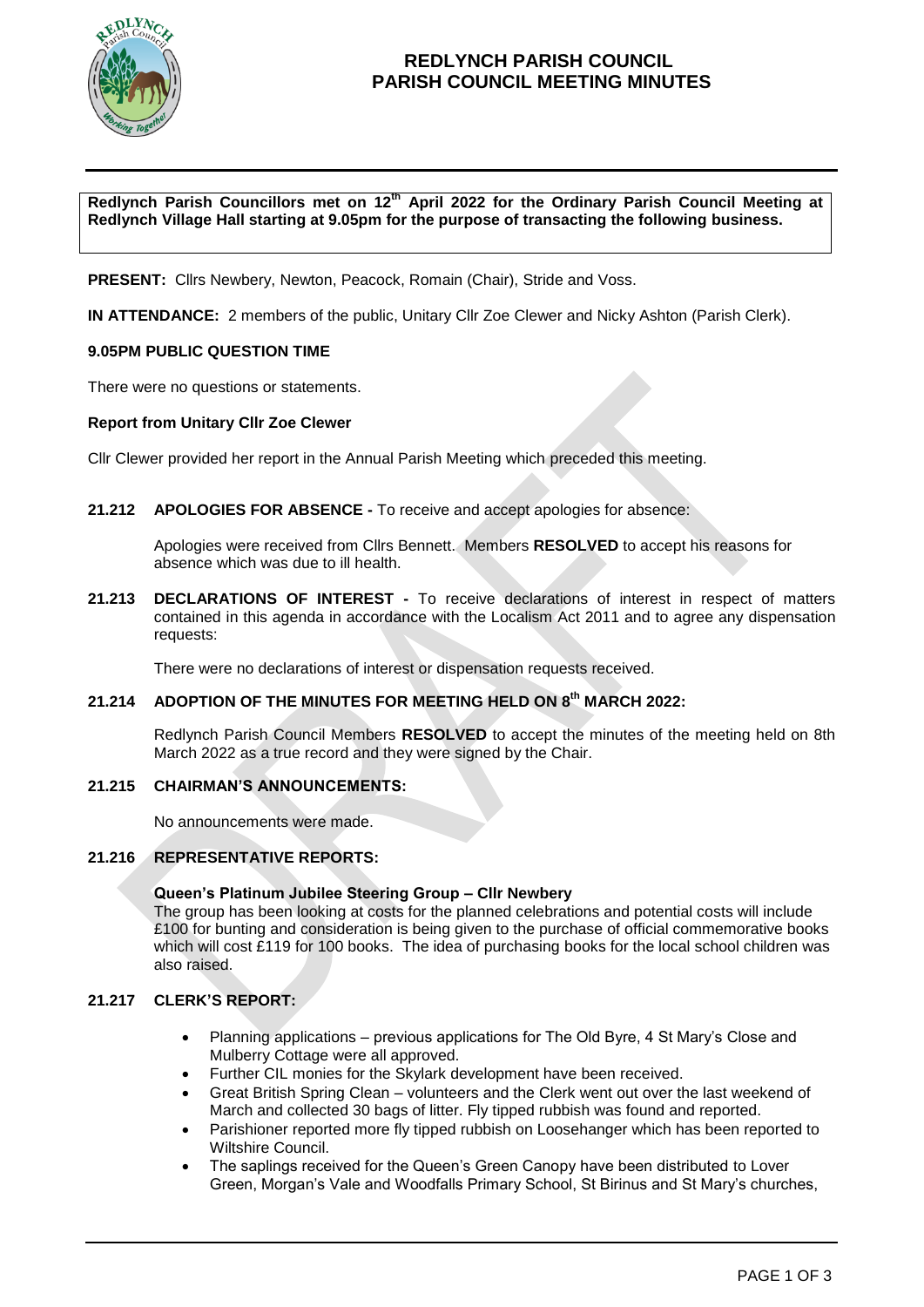

# **REDLYNCH PARISH COUNCIL PARISH COUNCIL MEETING MINUTES**

Langley Wood and a sapling has been planted at Bowers Hill War Memorial site. There are currently 4 hazel saplings left to plant.

- Wiltshire Council Streetscene and Wild About Wiltshire Initiative the Clerk attended one of the virtual meetings. Parishes can nominate any grassed areas or public open spaces that could be designated as wildflower meadow, for reduced cutting or left for rewilding.
- Lover Green Play Area Cllrs Peacock, Stride and the Clerk met with Redlynch Leisure to discuss possible ideas for upgrading the play area.
- Bike Register Event taking place  $14<sup>th</sup>$  April in the car park of Morgan's Vale and Woodfalls Village Hall 2.30pm – 3.30pm.
- **21.218 PLANNING APPLICATIONS –** To agree recommendations for the planning applications as listed in the schedule below (i):

Members agreed the recommendations as detailed in the schedule.

**21.219 SPEED INDICATOR DEVICE DATA** – To agree to share the data collated with Community Speedwatch HQ Wiltshire and Wiltshire Police:

Members **RESOLVED** to share the data.

**21.220 • VIREMENTS** – To approve the Virements up to and including  $31<sup>st</sup>$  March 2022:

Members **RESOLVED** to approve virements from the project budget heading to cover staffing, items under fixed costs and fence maintenance.

**21.221 WILTSHIRE AIR AMBULANCE DONATION –** To agree the donation amount for the defibrillator training provided by Wiltshire Air Ambulance:

Members **RESOLVED** to approve a donation of £100.00.

**21.222 MONTHLY PAYMENTS -** To approve the following payments listed in the Schedule below (i):

Members **RESOLVED** to approve the payments as listed in the schedule.

**21.223 DATE AND VENUE OF NEXT MEETING – Annual Parish Council Meeting 10 th May 2022 at Redlynch Village Hall starting at 7.15pm.**

### **21.224 Part 2 – CONFIDENTIAL INFORMATION – EXEMPT MATTERS – STAFFING MATTERS:**

Members **RESOLVED** 'That in view of the confidential nature of the business about to be transacted on staffing matters, it is advisable in the public interest, that the press and public be temporarily excluded and they be instructed to withdraw'.

**21.225 NATIONAL SALARY AWARD** – To ratify the decision to approve the salary award and backdated payments for the Clerk in accordance with both the National Association of Local Council's document EO1-22 entitled 'National Salary Award 2021/22' and Employment Contract for the period from 1st April 2021 to 31st March 2022:

Members **RESOLVED** to approve the salary award and backdated payments as per NALC's National Salary Award and as per the Clerk's employment contract.

#### **With no further business the Chair closed the meeting at 21.39pm**